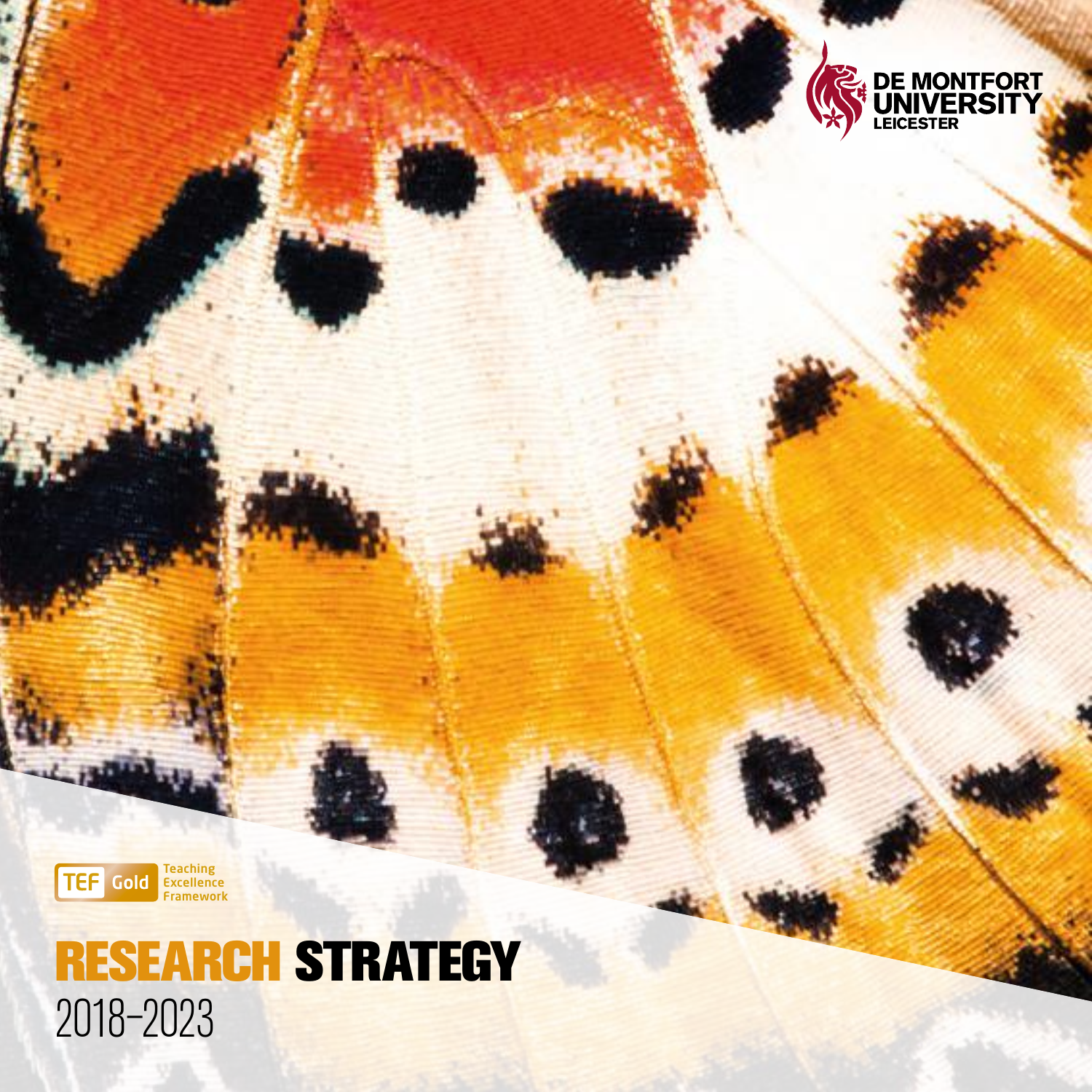DISCOVER, CHALLENGE, TRANSFORM…

This strategy sets out our drive to challenge conventional thinking and find new knowledge to transform our society for the better. It has rightly been developed by staff and students across the university and is a clear and confident statement of our ambitions for research and the actions we will take to

We have a track record of research that impacts society and makes a real difference to people's lives through improvements to health & well-being, infrastructure, creativity, economic growth, business and civil society. Our commitment to research is integral to our aim to develop our students as critical thinkers. This was recognised in the assessment received by the university in the Teaching Excellence Framework which highlighted research that *"fed into the curriculum through a focus on application to real-world settings and research-led* 

# achieve them. *work placements".*

Integral to our strategy is the recognition of the commitment to excellence and impact of our staff. The strategy recognises the need to nurture their creativity and commitment in order to achieve our goals. This involves being open to challenging ideas.

Our new strategy is timely as the UK faces up to the challenges of Brexit, economic transformation, wellbeing for an ageing population, changes to the world of work and our security, both in the real and virtual worlds. Internationally there are broader issues: responding to the challenges and opportunities of globalisation, climate change, power structures in flux and the consequent challenges of migration and economic growth.

**• Creativity:** innovative research requires creative thinking and we must ensure we have an environment that encourages this.

**• Professionalism:** all our research must be conducted with individuals and leaders operating with appropriate transparency, autonomy and accountability

**• Pride:** it is important that we enjoy our research and celebrate success.

**• Respect:** our research community expects mutual respect which in turn leads to constructive criticism being sought and given.

**• Aspiration:** our diverse range of students all deserve to gain the benefits of an education informed by the latest thinking of internationally-renowned researchers.

Universities have a key role in UK industry, through the development of new technologies and a skilled workforce. DMU is well-placed to lead in this regard, with internationally recognised research groups in cyber-security, transport, energy, water, advanced manufacturing and creative industries. This strategy will ensure we keep a clear focus on our goals as we respond to these challenges and the challenges yet to come.

Disciplines evolve over time and we are committed to supporting emerging areas that challenge convention and to supporting research at the interfaces between disciplines that exploit synergies to address key societal challenges.

- 
- 
- 
- 
- 

#### **Underpinning this strategy are DMU's values:**

Our research reputation directly impacts on our university's wider reputation which in turn makes us an institution of choice for students, staff and external partners.

This research strategy has been written to inspire our staff, students and partners to engage with us and other research leaders and to translate our ambitions into actions that will create a real difference

in society.

## OUR AMBITION FOR 2023

- **We will have significantly increased the level of research and established ourselves in the Top 400 internationally.**
- **More than 60 per cent of academic staff will be actively researching and that research will influence teaching across the board.**
- **We will be one of the pre-eminent modern UK universities for excellent and challenging research.**
- **We will be known for the societal impact of our research in Leicester, nationally and internationally.**

2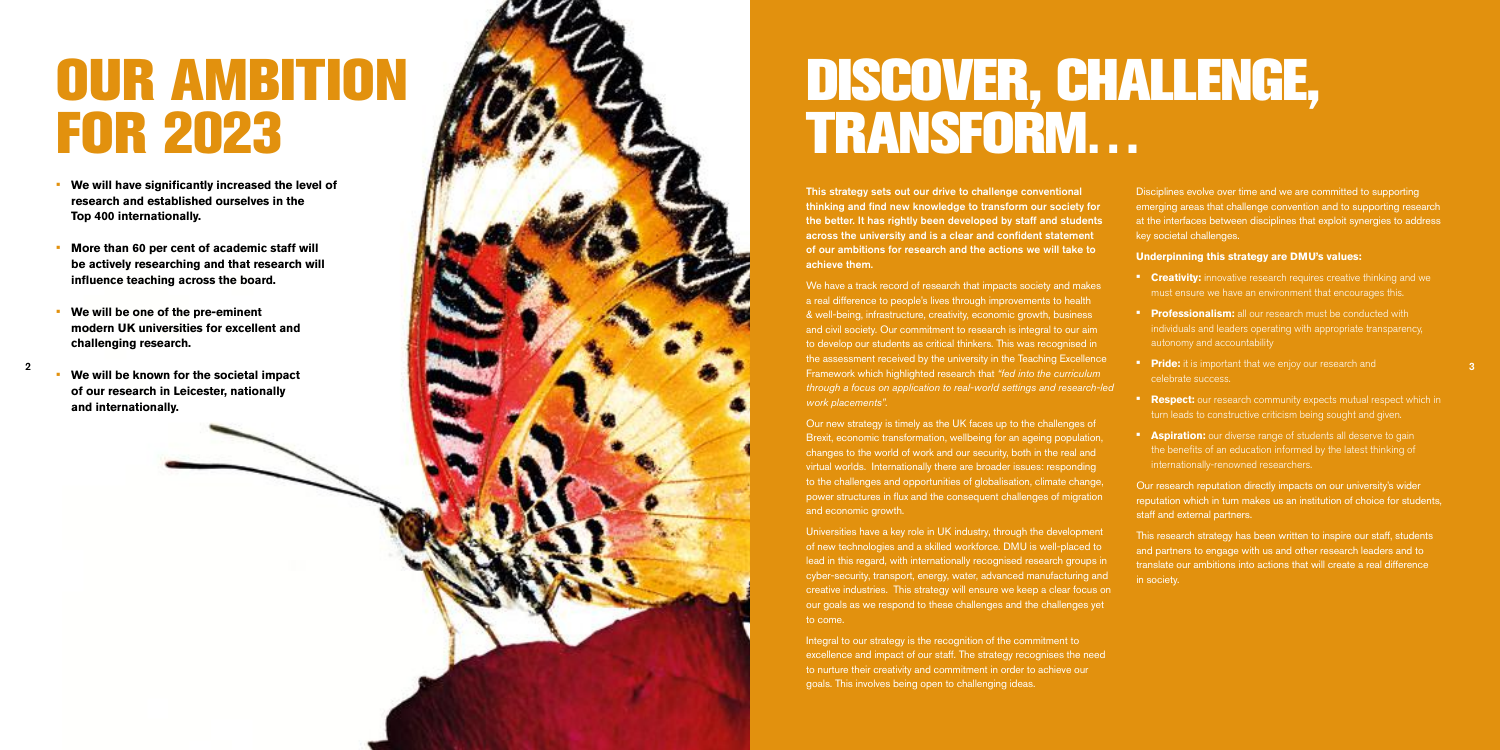4

## CONTEXT

Our research excellence was borne out in the Research Excellence Framework (REF) in 2014. More than 60% of our research was judged to be of international quality with 18% internationally leading. We aim to increase the amount of top-rated research in all our schools and strengthen our top-performing units for REF 2021, namely:

- Allied Health Professions, Dentistry, Nursing and Pharmacy
- Computer Science and Informatics
- Architecture, Built Environment and Planning
- Music, Drama, Dance, Performing Arts, Film and Screen Studies

As well as focusing on the nationally-important and internationally-recognised REF outcomes, we take a broad view of research across a spectrum encompassing internationally-leading research outputs; performance-based research; pedagogic research; near-market innovation and technology transfer.

We also seek to challenge conventional disciplinary boundaries by bringing together diverse teams that can have greater impact than individuals. The research highlighted above is often focused on 'niches', a characteristic of our research we value and wish to maintain.

We have invested significantly in our staff in recent years. Our Vice-Chancellor's 2020 (VC2020) lectureship programme has recruited more than 100 research-active early career academics; they are already making a significant contribution to our research outputs and culture. More recently we have recruited more than 40 Early Career Academic Fellows (ECAF), recent PhD graduates who are appointed to a one-year post which can lead to a full VC2020 lectureship.

Our Future Research Leaders (FRL) programme has identified and mentored our rising research stars and developed their research leadership skills, thereby setting out a path to senior positions which several have already achieved.

DMU is not unaffected by the external environment, but a clear vision and strategy allows us to remain resilient in the face of reduction and concentration of funding and changes in government funding whether through Brexit or other policies. We are well equipped to exploit the increasing focus on impact, interdisciplinarity and excellence.

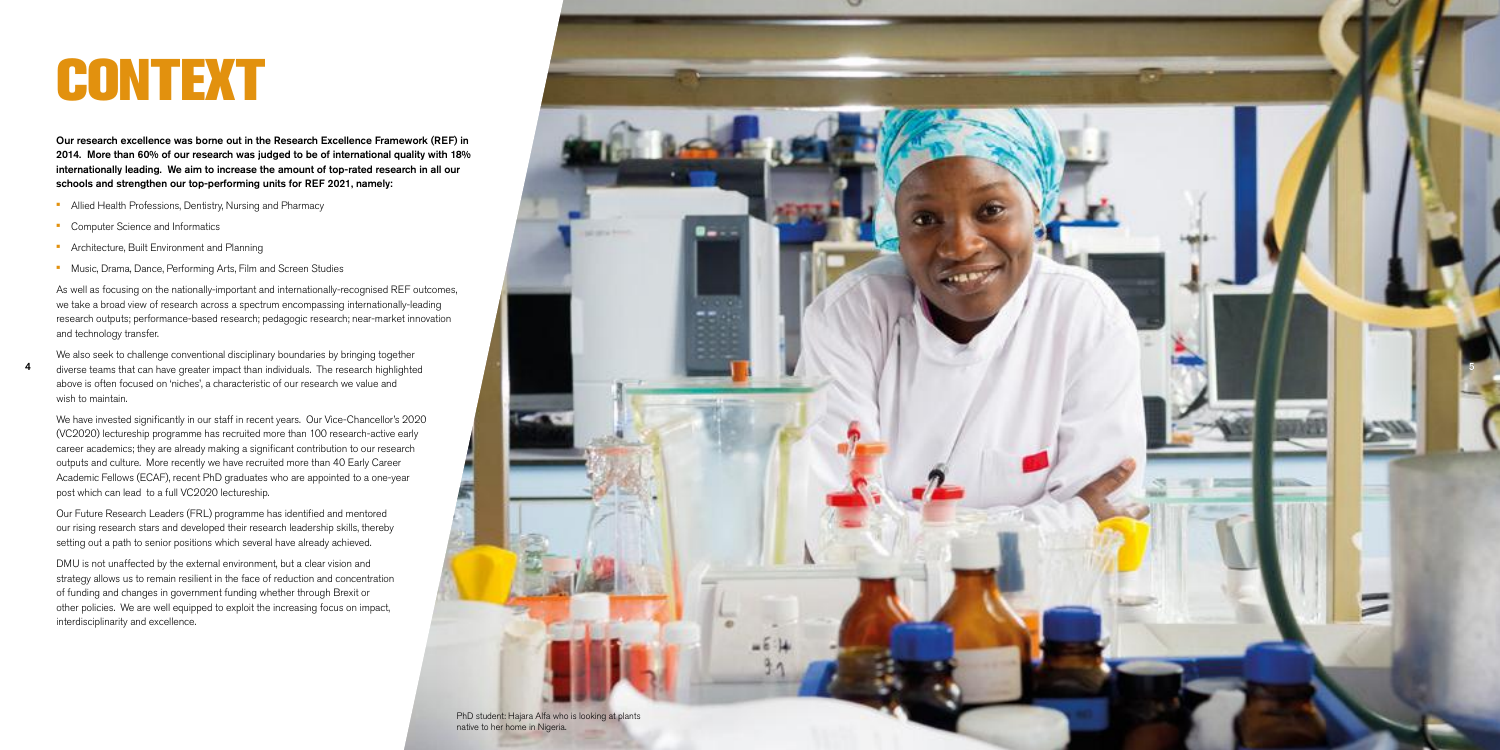

To achieve impact on researchers globally, and impact on society more widely, our research has to be at the highest level. Research evaluations and funding are increasingly focusing on only the most original and impactful research. Further, our students are right to expect a learning experience that is informed by internationally-excellent research. DMU will therefore have an unrelenting focus on excellence in deciding where to invest resources, both time and money, across existing or emerging areas. In promoting our research beyond the institution, we will focus on quality to demonstrate that our research stands out when compared to peer institutions.

This pursuit of excellence will require us to engender a pervasive and dynamic culture of research. We will encourage as many of our staff as possible to engage in internationally recognised research. In recent years, we have recruited a significant body of excellent researchers through our VC2020 lectureships and our ECAFs. Many of these have already established themselves as strong research leaders and we will continue to support existing appointees and recruit new ones.

• Give Associate Deans responsibility for implementing faculty research strategies and delivery of devolved targets, with support from PVC/Deans and the PVC Research. The PVC Research and Associate Deans will develop large bids for research funding.

#### **To achieve these goals, we will:**

• Ensure we have appropriate staffing and software in place to support and manage our grant application, award and management processes. This will ensure we meet funder requirements and increase our success in grant capture through dedicated staff support, bid development and internal peer review.

**• Ensure that our excellent research and impact maximises our** position in the next REF. This will require strong leadership at institutional and school level.

- Recruit to our highly popular ECAFs with a view to future VC2020 lectureships. Our focus on excellence will be central to this and this recruitment will enhance established strengths and emerging areas. We will support these early career researchers with time and money to ensure we harness their excellence and enthusiasm to the full.
- Invest in staff and facilities in key areas. We will keep under review our policies on incentivisation in research and enterprise to encourage and support success. Giving greater autonomy to successful research groups will be a feature of this approach to incentivisation.
- Invest in our research infrastructure whether in physical space or through enhanced IT services. We will seek to introduce flexible space in "research hotels" to incubate emerging research, particularly for our early-career researchers.
- 
- 
- 
- 

• Enhance our management of research data and staff publication data, including making more data and publications available through open access. This will enhance compliance with REF and funder requirements, increase our international profile and lead to new collaborations.

## **KEY PERFORMANCE INDICATORS**

- 
- 
- 

• Number of research grants submitted • Number of research grants successful • Mock REF Grade Point Average

## **KEY PERFORMANCE TARGETS**

- 
- 
- 

• Research Income • PhD Completions • REF2021 Grade Point Average

# EXCELLENCE

7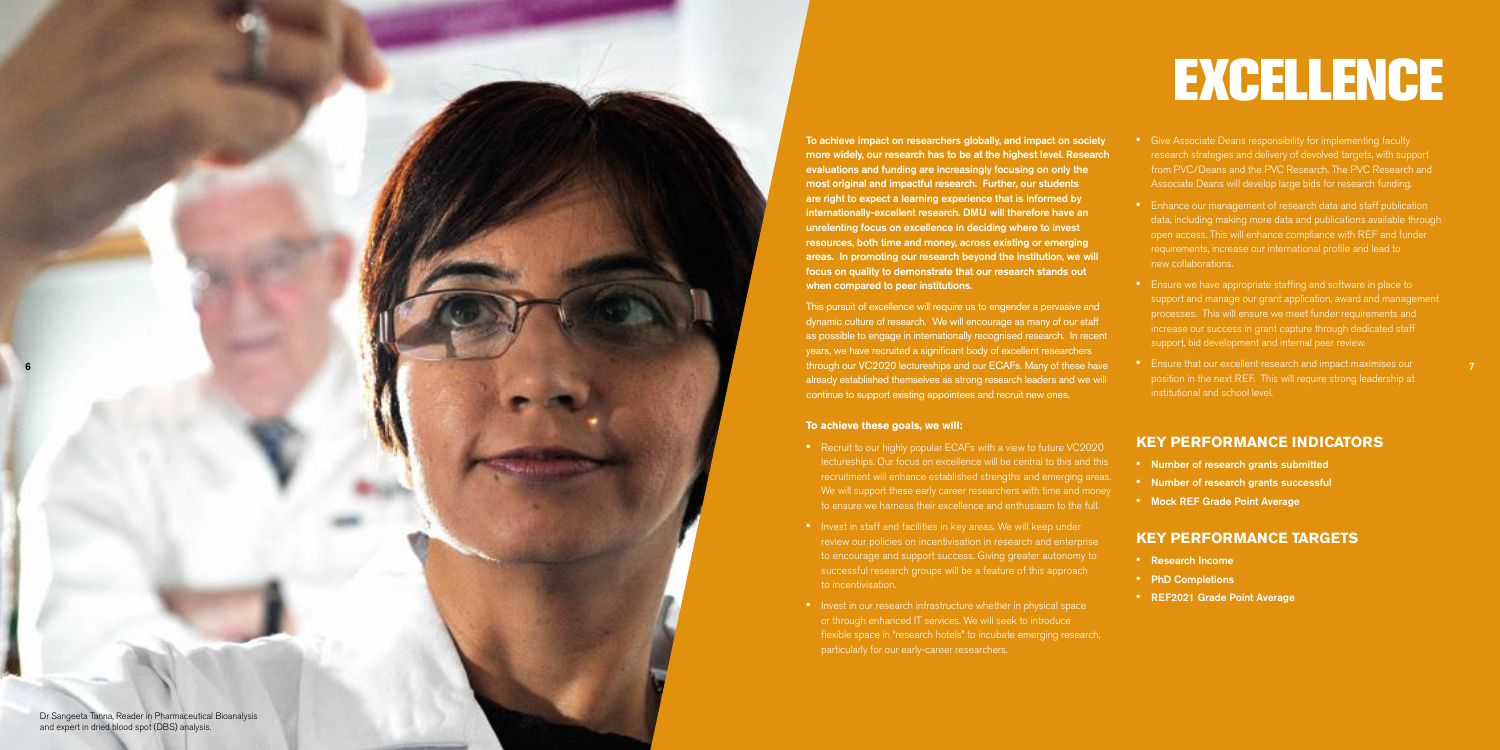#### **In recruitment and retention, we will**

- Offer a professional infrastructure for research, as expected by funders, partners and prospective research staff and students; this will include research development/project management, research data management and research infrastructure.
- Create a clear career pathway for academics, including the new grade of Associate Professor and development of VC2020 staff with a focus on ultimate promotion to Reader and Professor.
- Recruit research leaders to strengthen leadership in key areas.
- Develop PhD Graduate Teaching Assistant roles, to support the transition from PhD into a sustainable academic career.
- Develop enhanced communication mechanisms for celebrating and sharing success across the institution.

#### **KEY PERFORMANCE INDICATORS**

- PhD student satisfaction
- Diversity of research-active staff
- Number of externally-funded fellowships

#### **KEY PERFORMANCE TARGETS**

- Percentage of VC2020 staff retained or promoted
- Percentage of PhD student submissions on time
- Percentage of staff with a research workload allocation

Professor Liming (Luke) Chen: Research study into

Motivated, high-achieving staff members are essential to research excellence. DMU's aspiration to be a more researchintensive university will entail having a more diverse and more highly-qualified research community and maintaining our ethos of social and ethical values.

- Ensure that our Doctoral Training Programmes (DTPs) are proactive and adding value to our research and student experience. We will further embed #DMUglobal, #DMUlocal and employability through placement opportunities within the DTPs.
- Ensure we have the systems and processes in place to enable streamlined progression through the PhD student life-cycle.
- Ensure seamless and timely recruitment processes across faculties, the Graduate School and International Office. Our recruitment will focus on quality and on supporting students in making the transition to a research environment.
- Deliver a consistently high PhD student experience across faculties.
- Provide greater support and training to supervisors and address areas where a lack of supervisory capacity is constraining recruitment.

We will have more research funding to enable research. We will recruit the best and retain them through training and mentorship while also offering rewards for strong performance. To create an environment in which research will thrive, we will intensify our efforts to ensure that our researchers feel that their contribution to research excellence is valued and recognised.

We will invest in the research excellence potential of our staff, providing them with the time, personal development support and resources they need to undertake ambitious and rigorous research. Our research will challenge convention. We will ensure that we celebrate the success of our staff.

We will seek to maintain and develop the highest calibre of staff and research students using our reputation for excellent researcher development and research support. Research students are central to our focus on excellence.

We will deliver the infrastructure required to create a dynamic and pervasive culture of excellence in research, and foster conditions of support and motivation that allow staff and post-doctoral researchers to flourish. We will continually review processes to ensure none are unnecessarily burdensome.

#### **To achieve our Staff Development goals, we will:**

- Further develop programmes that support ECAFs, VC2020 lecturers and our highly successful FRL programme.
- Enhance the training and mentoring network for all research staff, including ECAFs, VC2020, mid-career and senior staff, along with our PhD students. This programme will encourage greater interaction, promote teamwork and empower our researchers. We will support early career researchers in collaborations with other institutions.
- Retain the HR Excellence in Research Award.

#### **In postgraduate study, we will:**

#### **Through resourcing, we will:**

- Support staff in finding good, quality time to focus on research through timetabling and an enhanced and proactive research leave scheme, with a focus on VC2020 staff and international collaboration. We will track our high-performing groups to ensure they have the staff resource required.
- Ensure our processes for allocating research time use existing data sources and are more closely integrated with the appraisal and workload systems; this will support staff in their research and ensure accountability.
- Support applications for external fellowships.
- Further develop 'pump-priming' of emerging research and the support for postgraduate research scholarships supervised by earlycareer researchers.
- **•** Ensure our IT systems can support our researchers.

## PEOPLE

8

9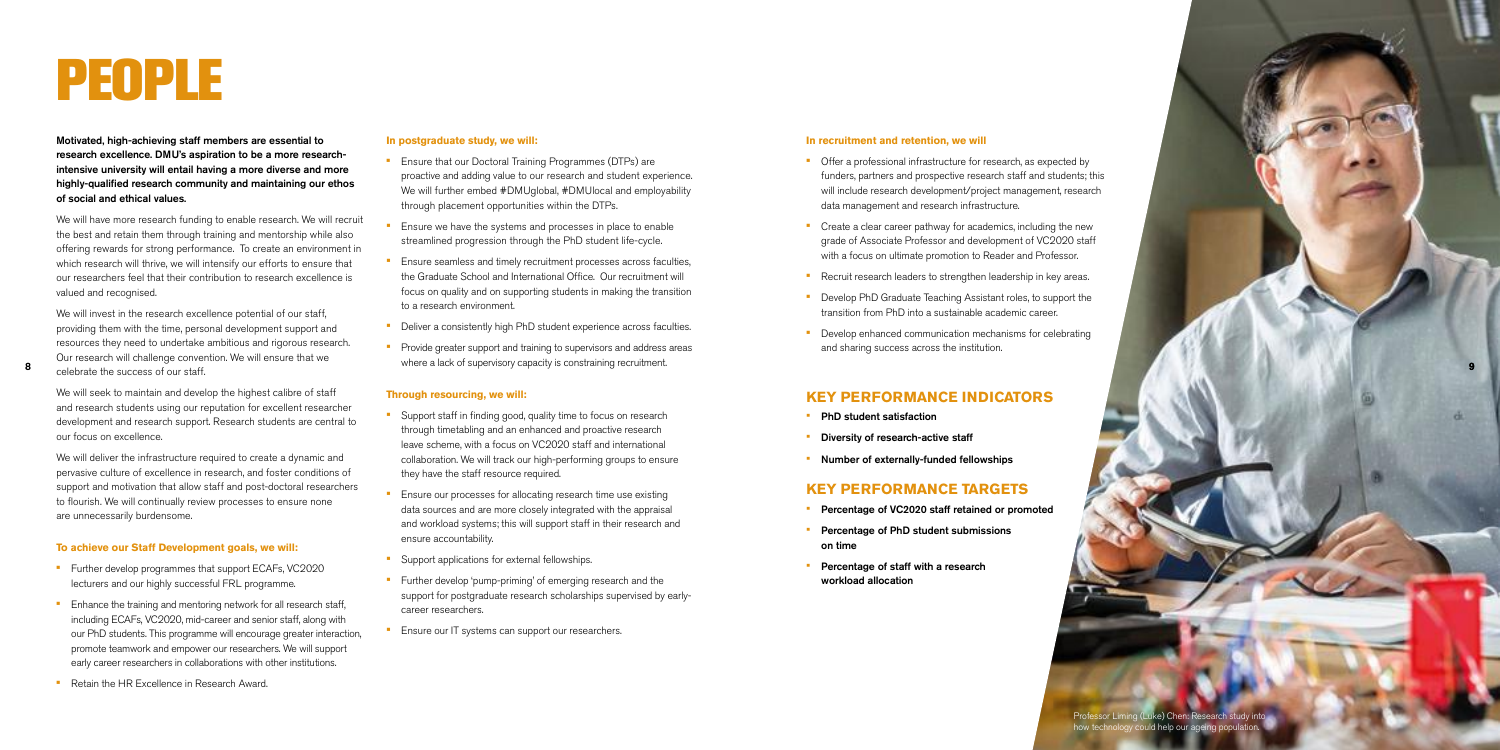DMU's global instinct is at the core of our research strategy. Our research must engage globally to be at the forefront of knowledge and to ensure the broadest range of beneficiaries, both academic and non-academic. Our research will address global challenges such as globalisation and migration, human well-being and climate change among others.



At DMU we believe that internationally leading research is not possible without meaningful international engagement whether this is through publishing in international journals, publishing with international co-authors, capturing funding in international consortia or spending time researching outside the UK.

Our research staff and research students should have a global perspective as an integral part of their approach to research. We will take active measures to recruit staff internationally and to

- Use open access and open data to develop collaboration globally.
- Develop further partnerships with selected universities outside the UK.
- Ensure our recruitment practices and processes effectively support international applicants.

- Develop and deliver an international communications strategy to promote our research excellence globally. This will include an enhanced web presence, greater use of social media and engagement with international media.
- Develop the international focus of our researchers' own publication strategies to increase academic impact through training, research time allocation and appraisal.
- Support staff taking international research leave, and host international research leaders at DMU.
- Increase and make more visible our research and our flagship #DMUglobal programme, with research-focused international exchanges and global opportunities for staff and students.
- Increase attendance at international conferences to present internationally leading research, and host international conferences at DMU.

## **KEY PERFORMANCE INDICATORS**

- Percentage of internationally co-authored papers
- Number of international incoming visiting fellows and outgoing international research leave visits
- Number of international conferences hosted

#### **KEY PERFORMANCE TARGETS**

- WUR League Table position for Research
- WUR League Table position for Citations • Number of research-focused

#DMUglobal trips

# GLOBAL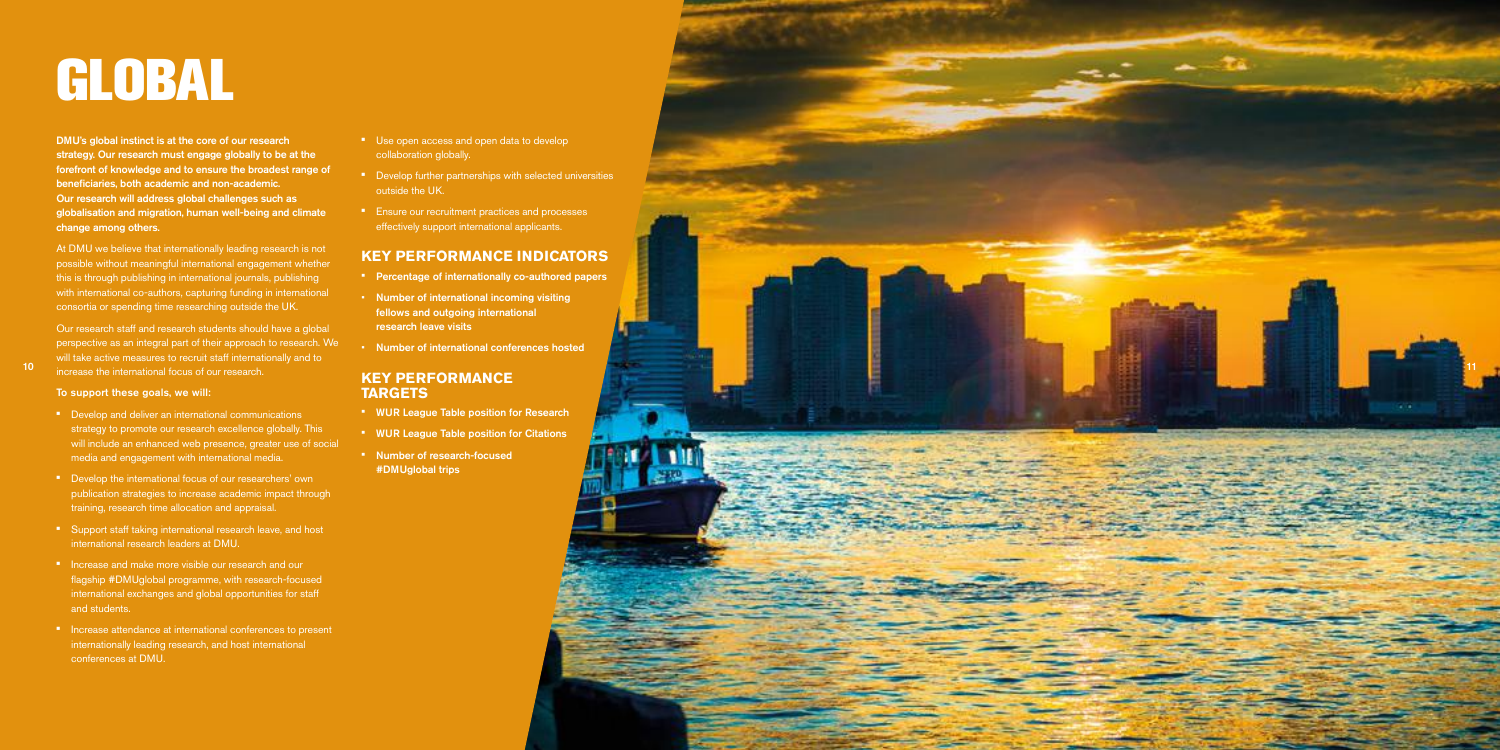# SOCIETAL IMPACT

DMU's Strategic Framework states that we are a scholarly community, one committed to the public good. This commitment is reflected in our focus on research that has societal impact. We strive to ensure that our research addresses key societal challenges and improves people's lives, by enabling them to achieve their goals. We are focused on improving our city, our

region, our country and global society.

We will further enhance our reputation for using our research in our teaching and learning to help provide students with the intellectual and practical skills (including research and enterprise skills) to assist them in gaining employment in an increasingly competitive and global job market. Our focus areas provide excellent opportunities for industrial placements, internships and teaching by practitioners. Through this our students will develop key skills in the critiquing and testing of ideas. We will undertake extensive and targeted external marketing, public

• Link our research with city issues to become a partner of choice, and increase brand recognition across Leicester and Leicestershire.

• Raise the profile of research students' contribution to the university and improve our Graduate School marketing strategy to increase the visibility of students' research to potential applicants.

• Implement social media and traditional media training, and promote the use of collaboration tools.

research and reinforcing our reputation as a university with which to do business. We will have a first-class presence for research on our website. **•** Establish inter-disciplinary themes addressing key societal challenges such as urban living, lifelong well-being, creativity in the digital age and social value; bringing together inter-disciplinary teams will allow us to better highlight and promote the uniqueness

• Support our staff to collaborate and to realise their own visions

• Use open access and open data to collaborate with partners globally.

**To successfully engage, we will:**

• Further develop links between #DMUlocal and research, to ensure our research brings benefits within Leicester and Leicestershire.

• Develop a scheme to support undergraduate research through

- Support staff in developing public engagement initiatives and engagement in learned societies, NGOs, journals and
	-
	-
	-
	-
	-

professional bodies.

- 
- 

summer research internships.

#### **To promote our work, we will:**



#### **To promote collaboration, we will:**

- of our research.
- for research.
- 

#### **KEY PERFORMANCE INDICATORS**

- HEIF income
- 

- 
- 
- 

• DMUlocal research projects

• Number of downloads of publications and datasets

## **KEY PERFORMANCE TARGETS**

• REF2021 GPA for Impact Case Studies

• New awards and number of 3\*/4\* outputs within inter-disciplinary societal challenge themes

• Percentage of DMU news stories focused on research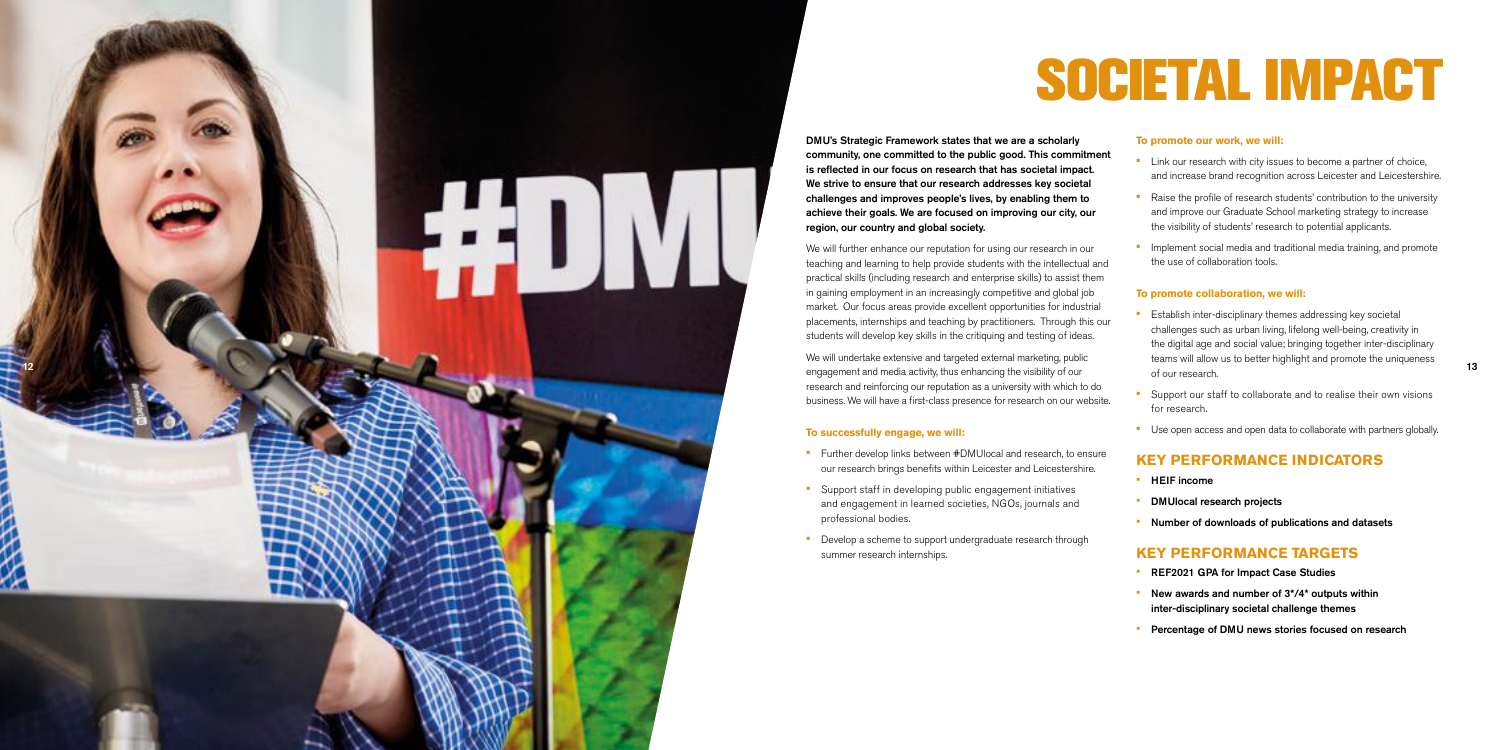# MONITORING

It is the responsibility of the Pro Vice-Chancellor Research to drive this strategy, to support research and to build research capacity; of the Director of the Graduate School to support research students and DTPs; and of the PVC/Deans and Associate Deans of Research and Innovation to oversee annual faculty and research group plans to ensure that the strategy can be achieved.

A broad range of institutional, faculty and research group KPIs will be developed and kept under review so that progress can be monitored.

DMU is committed to ensuring that our research community is vibrant, intellectually exciting, and open to creative and novel solutions for the benefit of society and the wider environment.

The alignment of principles, projects, people and programmes that is articulated in this strategy will help DMU achieve greater research success and wider international recognition.